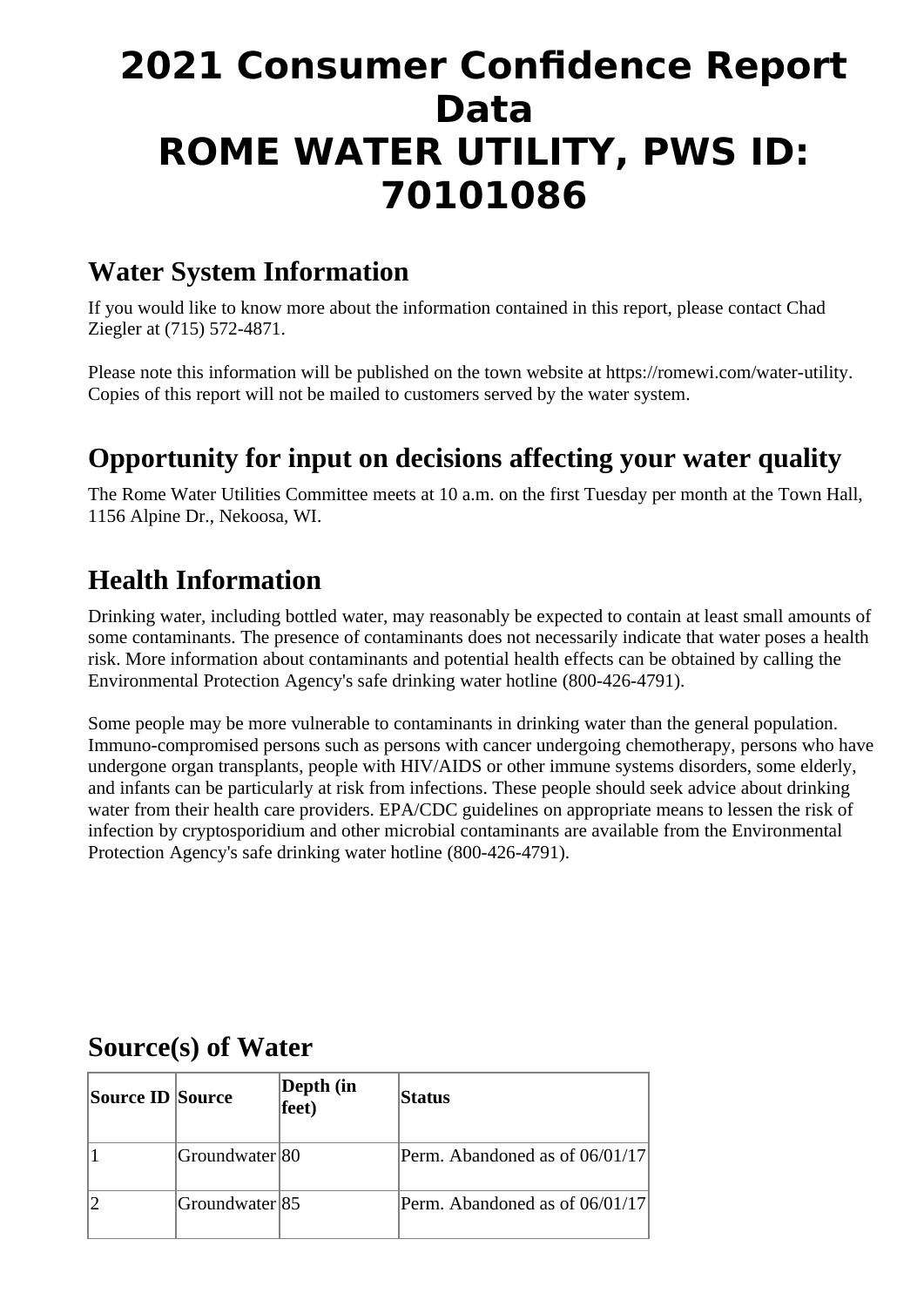| <b>Source ID Source</b> |                | Depth (in<br>feet) | <b>Status</b> |
|-------------------------|----------------|--------------------|---------------|
| 3                       | Groundwater 83 |                    | Active        |
|                         | Groundwater 84 |                    | Active        |

To obtain a summary of the source water assessment please contact, Chad Ziegler at (715) 572-4871.

## **Educational Information**

The sources of drinking water, both tap water and bottled water, include rivers, lakes, streams, ponds, reservoirs, springs and wells. As water travels over the surface of the land or through the ground, it dissolves naturally occurring minerals and, in some cases, radioactive material, and can pick up substances resulting from the presence of animals or from human activity.

Contaminants that may be present in source water include:

- Microbial contaminants, such as viruses and bacteria, which may come from sewage treatment plants, septic systems, agricultural livestock operations and wildlife.
- Inorganic contaminants, such as salts and metals, which can be naturally- occurring or result from urban stormwater runoff, industrial or domestic wastewater discharges, oil and gas production, mining or farming.
- Pesticides and herbicides, which may come from a variety of sources such as agriculture, urban stormwater runoff and residential uses.
- Organic chemical contaminants, including synthetic and volatile organic chemicals, which are byproducts of industrial processes and petroleum production, and can also come from gas stations, urban stormwater runoff and septic systems.
- Radioactive contaminants, which can be naturally occurring or be the result of oil and gas production and mining activities.

In order to ensure that tap water is safe to drink, EPA prescribes regulations that limit the amount of certain contaminants in water provided by public water systems. FDA regulations establish limits for contaminants in bottled water, which shall provide the same protection for public health.

#### **Definitions**

| <b>Term</b>           | <b>Definition</b>                                                                                                                                                                  |
|-----------------------|------------------------------------------------------------------------------------------------------------------------------------------------------------------------------------|
| AL                    | Action Level: The concentration of a contaminant which, if exceeded, triggers treatment or<br>other requirements which a water system must follow.                                 |
| <b>HAL</b>            | Health Advisory Level: The concentration of a contaminant which, if exceeded, poses a<br>health risk and may require a system to post a public notice.                             |
| Level 1<br>Assessment | A Level 1 assessment is a study of the water system to identify potential problems and<br>determine, if possible, why total coliform bacteria have been found in our water system. |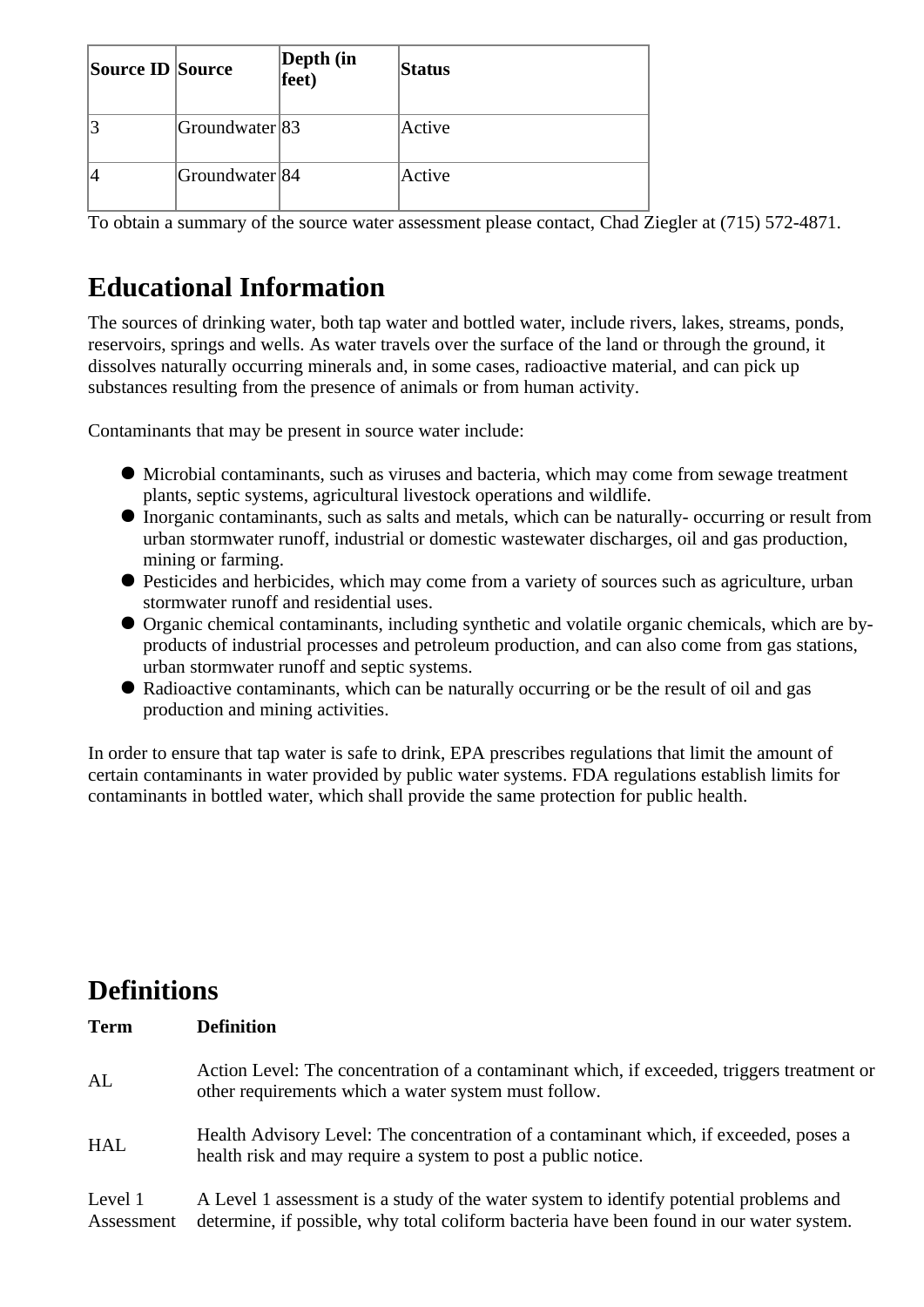| <b>Term</b>           | <b>Definition</b>                                                                                                                                                                                                                                                                |
|-----------------------|----------------------------------------------------------------------------------------------------------------------------------------------------------------------------------------------------------------------------------------------------------------------------------|
| Level 2<br>Assessment | A Level 2 assessment is a very detailed study of the water system to identify potential<br>problems and determine, if possible, why an E. coli MCL violation has occurred or why<br>total coliform bacteria have been found in our water system, or both, on multiple occasions. |
| <b>MCL</b>            | Maximum Contaminant Level: The highest level of a contaminant that is allowed in<br>drinking water. MCLs are set as close to the MCLGs as feasible using the best available<br>treatment technology.                                                                             |
| <b>MCLG</b>           | Maximum Contaminant Level Goal: The level of a contaminant in drinking water below<br>which there is no known or expected risk to health. MCLGs allow for a margin of safety.                                                                                                    |
| <b>MFL</b>            | million fibers per liter                                                                                                                                                                                                                                                         |
| <b>MRDL</b>           | Maximum residual disinfectant level: The highest level of a disinfectant allowed in<br>drinking water. There is convincing evidence that addition of a disinfectant is necessary for<br>control of microbial contaminants.                                                       |
| <b>MRDLG</b>          | Maximum residual disinfectant level goal: The level of a drinking water disinfectant below<br>which there is no known or expected risk to health. MRDLGs do not reflect the benefits of<br>the use of disinfectants to control microbial contaminants.                           |
| mrem/year             | millirems per year (a measure of radiation absorbed by the body)                                                                                                                                                                                                                 |
| <b>NTU</b>            | <b>Nephelometric Turbidity Units</b>                                                                                                                                                                                                                                             |
| pCi/l                 | picocuries per liter (a measure of radioactivity)                                                                                                                                                                                                                                |
| ppm                   | parts per million, or milligrams per liter (mg/l)                                                                                                                                                                                                                                |
| ppb                   | parts per billion, or micrograms per liter (ug/l)                                                                                                                                                                                                                                |
| ppt                   | parts per trillion, or nanograms per liter                                                                                                                                                                                                                                       |
| ppq                   | parts per quadrillion, or picograms per liter                                                                                                                                                                                                                                    |
| <b>SMCL</b>           | Secondary drinking water standards or Secondary Maximum Contaminant Levels for<br>contaminants that affect taste, odor, or appearance of the drinking water. The SMCLs do<br>not represent health standards.                                                                     |
| <b>TCR</b>            | <b>Total Coliform Rule</b>                                                                                                                                                                                                                                                       |
| TT                    | Treatment Technique: A required process intended to reduce the level of a contaminant in<br>drinking water.                                                                                                                                                                      |

#### **Detected Contaminants**

Your water was tested for many contaminants last year. We are allowed to monitor for some contaminants less frequently than once a year. The following tables list only those contaminants which were detected in your water. If a contaminant was detected last year, it will appear in the following tables without a sample date. If the contaminant was not monitored last year, but was detected within the last 5 years, it will appear in the tables below along with the sample date.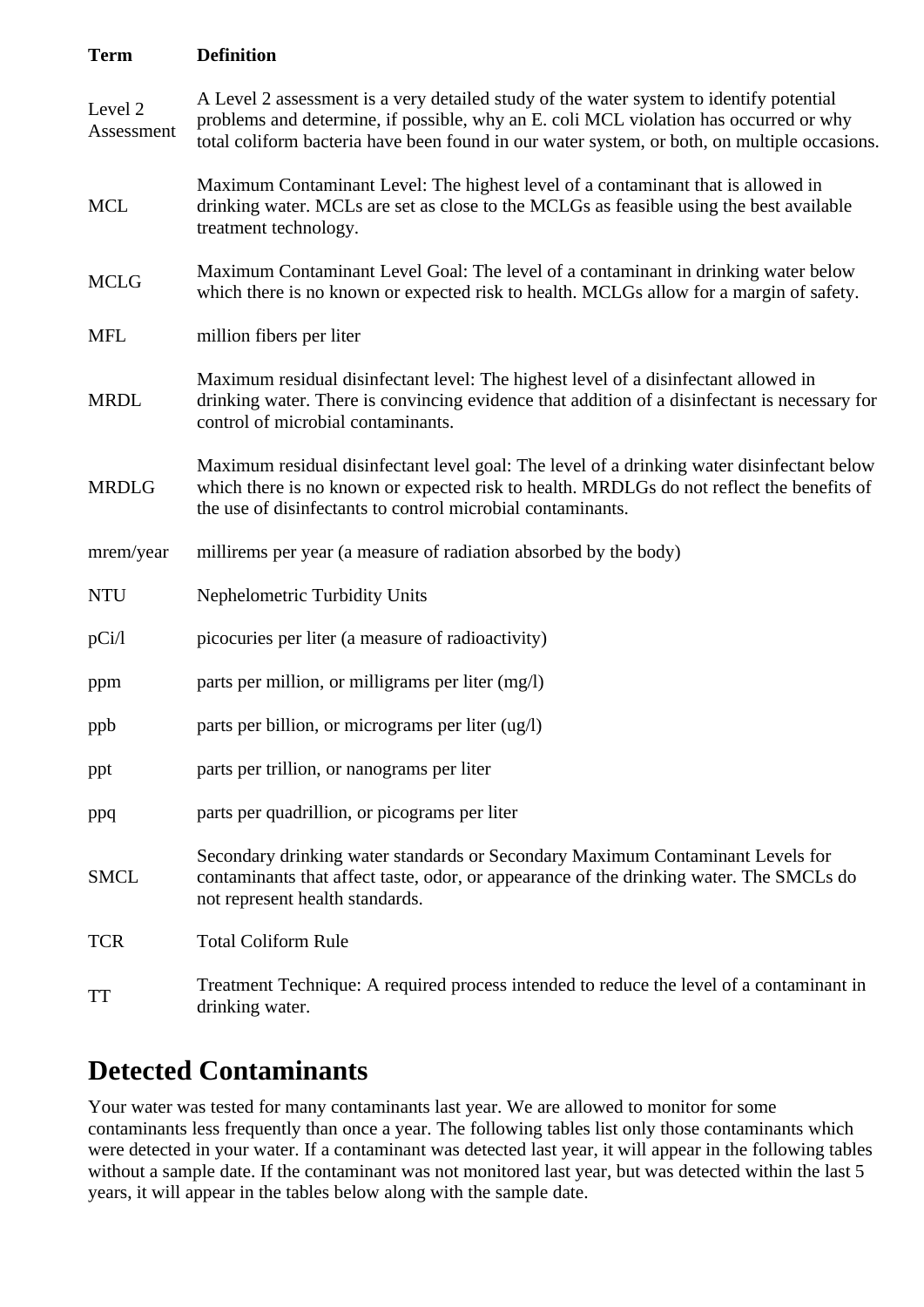### **Disinfection Byproducts**

| <b>Contaminant</b><br>$ $ (units) | Site      |    | MCL MCLG       | Level<br>Found |               | <b>Sample Date</b><br>$\vert$ Range $\vert$ (if prior to<br>$ 2021\rangle$ | <b>Violation</b> | <b>Typical Source of</b><br><b>Contaminant</b>  |
|-----------------------------------|-----------|----|----------------|----------------|---------------|----------------------------------------------------------------------------|------------------|-------------------------------------------------|
| $HAAS$ (ppb)                      | RWD-<br>8 | 60 | 60             | 12             | 12            |                                                                            | No               | By-product of<br>drinking water<br>chlorination |
| TTHM (ppb)                        | RWD-<br>8 | 80 | $\overline{0}$ | $ 9.2\rangle$  | $ 9.2\rangle$ |                                                                            | No               | By-product of<br>drinking water<br>chlorination |

#### **Inorganic Contaminants**

| <b>Contaminant</b><br>(units)                          |             | Site MCL MCLG  | Level<br>Found | Range | <b>Sample</b><br>Date (if<br>prior to<br>2021) | <b>Violation</b>    | <b>Typical Source of</b><br><b>Contaminant</b>                                                                                                            |
|--------------------------------------------------------|-------------|----------------|----------------|-------|------------------------------------------------|---------------------|-----------------------------------------------------------------------------------------------------------------------------------------------------------|
| <b>BARIUM</b><br>$\left  \text{(ppm)} \right\rangle$   | 2           | $\overline{2}$ | 0.017          | 0.017 | 5/20/2020                                      | N <sub>0</sub>      | Discharge of drilling wastes;<br>Discharge from metal<br>refineries; Erosion of natural<br>deposits                                                       |
| FLUORIDE<br>$\left  \left( \text{ppm} \right) \right $ | 4           | $\overline{4}$ | 0.1            | 0.1   | 5/20/2020                                      | ∣No                 | Erosion of natural deposits;<br>Water additive which<br>promotes strong teeth;<br>Discharge from fertilizer and<br>aluminum factories                     |
| NICKEL (ppb)                                           | 100         |                | 1.2000         |       | 1.2000 5/20/2020                               | No!                 | Nickel occurs naturally in<br>soils, ground water and<br>surface waters and is often<br>used in electroplating,<br>stainless steel and alloy<br>products. |
| <b>NITRATE</b><br>$(NO3-N)$ (ppm)                      | 10          | 10             | 0.11           | 0.11  |                                                | N <sub>0</sub>      | Runoff from fertilizer use;<br>Leaching from septic tanks,<br>sewage; Erosion of natural<br>deposits                                                      |
| <b>NITRITE</b><br>$(N02-N)$ (ppm)                      | $\mathbf 1$ | $\mathbf{1}$   | 0.100          | 0.100 | 5/20/2020                                      | $\overline{\rm No}$ | Runoff from fertilizer use;<br>Leaching from septic tanks,<br>sewage; Erosion of natural<br>deposits                                                      |
| SODIUM<br>$\left  \text{(ppm)} \right.$                | n/a         | n/a            | 6.16           | 6.16  | 5/20/2020                                      | No                  | n/a                                                                                                                                                       |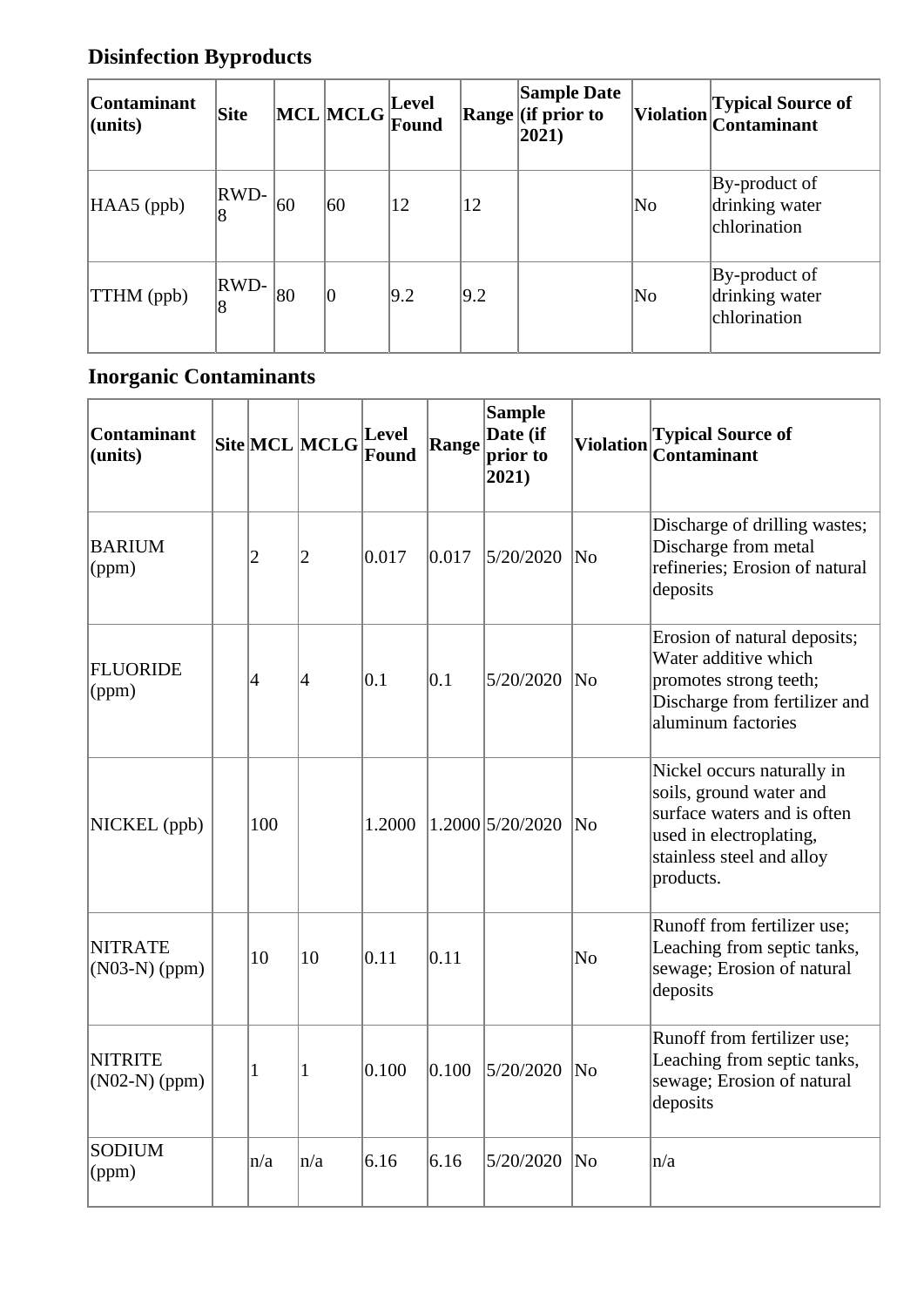| Contaminant Action<br>$ $ (units) | <b>Level</b> | <b>MCLG</b> | 90th<br>Percentile<br>Level<br><b>Found</b> | # of<br><b>Results</b>                                                               | <b>Sample</b><br>Date (if<br>prior to<br>2021) | <b>Violation</b> | <b>Typical Source of</b><br><b>Contaminant</b>                                                                     |
|-----------------------------------|--------------|-------------|---------------------------------------------|--------------------------------------------------------------------------------------|------------------------------------------------|------------------|--------------------------------------------------------------------------------------------------------------------|
| <b>COPPER</b><br>$\gamma$ (ppm)   | $AL=1.3 1.3$ |             | 0.7820                                      | $0$ of $10$<br>results<br>were above $ 8/19/2020 $ No<br>the action<br>level.        |                                                |                  | Corrosion of household<br>plumbing systems;<br>Erosion of natural<br>deposits; Leaching from<br>wood preservatives |
| $LEAD$ (ppb)                      | $ AL=15 0$   |             | 1.40                                        | $\overline{0}$ of 10<br>results<br>were above $8/19/2020$ No<br>the action<br>level. |                                                |                  | Corrosion of household<br>plumbing systems;<br>Erosion of natural<br>deposits                                      |

#### **Radioactive Contaminants**

| <b>Contaminant</b><br>(units)                                          |     | Site MCL MCLG | Level<br>Found   | Range             | <b>Sample</b><br>Date (if<br>prior to<br>2021) | <b>Violation</b> | <b>Typical Source of</b><br><b>Contaminant</b>                                                                                                                                                 |
|------------------------------------------------------------------------|-----|---------------|------------------|-------------------|------------------------------------------------|------------------|------------------------------------------------------------------------------------------------------------------------------------------------------------------------------------------------|
| <b>GROSS BETA</b><br><b>PARTICLE</b><br><b>ACTIVITY</b><br>$[$ (pCi/l) | n/a | n/a           | $\overline{2.9}$ | $\vert 2.9 \vert$ | 5/20/2020 No                                   |                  | Decay of natural and man-<br>made deposits. MCL units<br>are in millirem/year.<br>Calculation for compliance<br>with MCL is not possible<br>unless level found is greater<br>than 50 $pCi/l$ . |
| <b>GROSS ALPHA,</b><br>EXCL. R & U<br>$[$ (pCi/l)                      | 15  | $ 0\rangle$   | 0.3              | 0.3               | 5/20/2020 No                                   |                  | Erosion of natural deposits                                                                                                                                                                    |
| <b>GROSS ALPHA,</b><br><b>INCL. R &amp; U</b><br>(n/a)                 | n/a | n/a           | 0.3              | 0.3               | 5/20/2020 No                                   |                  | Erosion of natural deposits                                                                                                                                                                    |

#### **Contaminants with a Health Advisory Level or a Secondary Maximum Contaminant Level**

The following tables list contaminants which were detected in your water and that have either a Health Advisory Level (HAL) or a Secondary Maximum Contaminant Level (SMCL), or both. There are no violations for detections of contaminants that exceed Health Advisory Levels, Groundwater Standards or Secondary Maximum Contaminant Levels. Secondary Maximum Contaminant Levels are levels that do not present health concerns but may pose aesthetic problems such as objectionable taste, odor, or color. Health Advisory Levels are levels at which concentrations of the contaminant present a health risk.